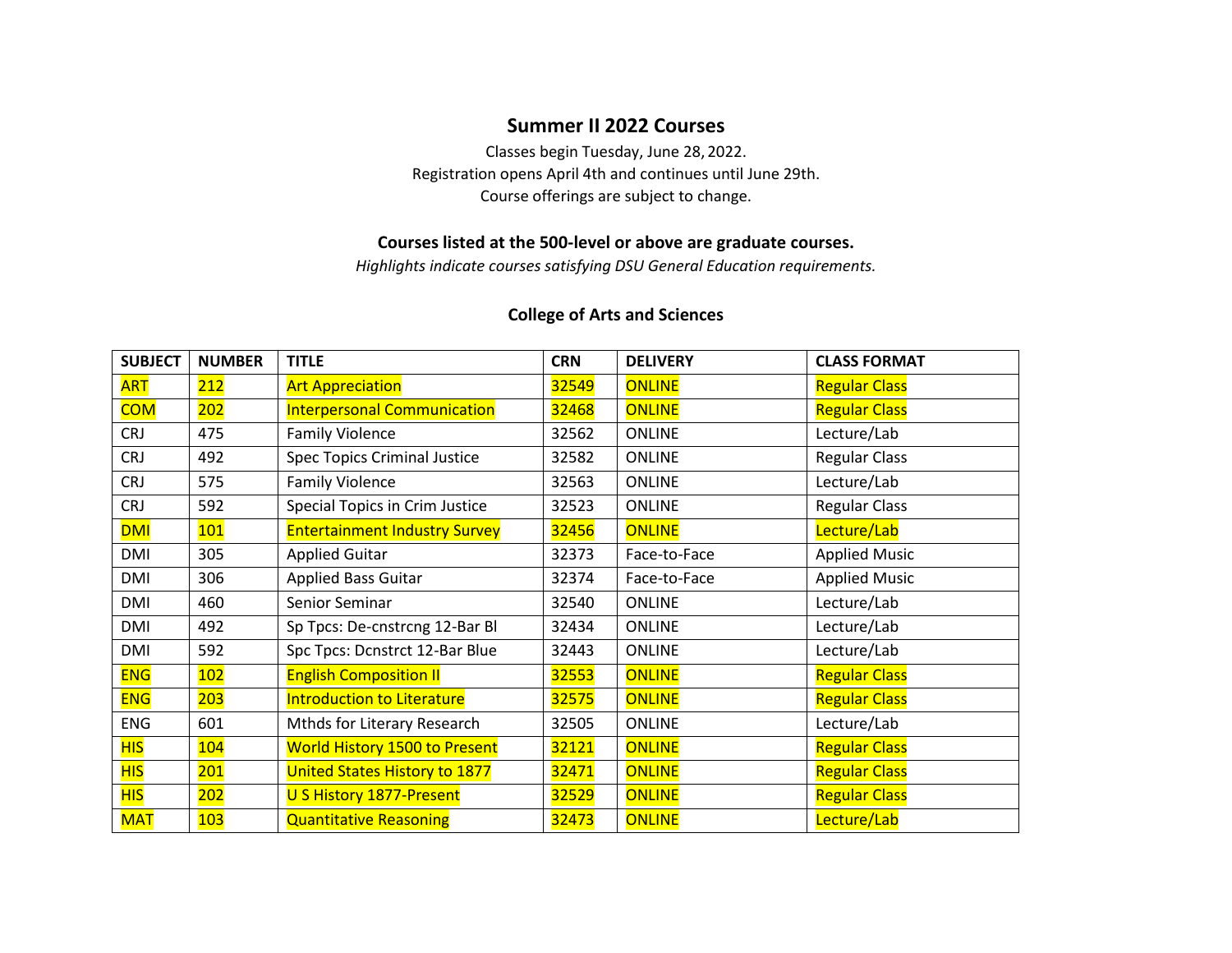| <b>MAT</b> | 331 | Math Through Problem Solving         | 32479 | <b>ONLINE</b>               | <b>Regular Class</b> |
|------------|-----|--------------------------------------|-------|-----------------------------|----------------------|
| <b>MUS</b> | 114 | <b>Music in American Culture</b>     | 32288 | <b>ONLINE</b>               | <b>Regular Class</b> |
| <b>SWO</b> | 101 | <b>Volunteering in Community</b>     | 32395 | <b>ONLINE</b>               | <b>Regular Class</b> |
| SWO        | 302 | <b>Undrstndng Rural Communities</b>  | 32120 | <b>ONLINE</b>               | <b>Regular Class</b> |
| SWO        | 375 | <b>Statistics for Social Workers</b> | 31762 | <b>ONLINE</b>               | <b>Regular Class</b> |
| SWO        | 412 | Syst Rspnses to Child Maltrtmt       | 32530 | <b>ONLINE</b>               | Lecture/Lab          |
| soc        | 101 | <b>Principles of Sociology</b>       | 32141 | <b>ONLINE</b>               | <b>Regular Class</b> |
| <b>SHS</b> | 362 | <b>Basic American Sign Lang II</b>   | 32528 | <b>ONLINE - Synchronous</b> | <b>Regular Class</b> |

# **College of Business and Aviation**

| <b>SUBJECT</b> | <b>NUMBER</b> | <b>TITLE</b>                          | <b>CRN</b> | <b>DELIVERY</b> | <b>CLASS FORMAT</b>  |
|----------------|---------------|---------------------------------------|------------|-----------------|----------------------|
| <b>ACC</b>     | 690           | <b>Special Topics In Accounting</b>   | 32538      | <b>ONLINE</b>   | <b>Regular Class</b> |
| <b>CIS</b>     | 205           | <b>Microcomputer Applications</b>     | 32338      | <b>ONLINE</b>   | <b>Regular Class</b> |
| <b>CIS</b>     | 235           | <b>Microcomputer Applications II</b>  | 30665      | <b>ONLINE</b>   | <b>Regular Class</b> |
| <b>CIS</b>     | 300           | <b>Management Information Systems</b> | 32348      | <b>ONLINE</b>   | <b>Regular Class</b> |
| <b>CIS</b>     | 311           | <b>Applications Development</b>       | 32298      | <b>ONLINE</b>   | Lecture/Lab          |
| <b>CIS</b>     | 485           | Comp Info Systems Internship          | 32543      | <b>ONLINE</b>   | Practicum/Internship |
| <b>CIS</b>     | 492           | Spec Topics in Comp Info Sys          | 32542      | <b>ONLINE</b>   | <b>Regular Class</b> |
| CAV            | 630           | <b>Aviation Reg Environment</b>       | 31096      | <b>ONLINE</b>   | <b>Regular Class</b> |
| CAV            | 680           | <b>Adv Transportation Systems</b>     | 31767      | <b>ONLINE</b>   | <b>Regular Class</b> |
| CAV            | 690           | Writing in Aviation Bus Admin         | 32425      | <b>ONLINE</b>   | Lecture/Lab          |
| <b>MGT</b>     | 300           | <b>Principles of Management</b>       | 32398      | <b>ONLINE</b>   | <b>Regular Class</b> |
| <b>MGT</b>     | 305           | <b>Supervisory Management</b>         | 32506      | <b>ONLINE</b>   | <b>Regular Class</b> |
| <b>MGT</b>     | 327           | Human Resources Management            | 32133      | <b>ONLINE</b>   | <b>Regular Class</b> |
| <b>MGT</b>     | 484           | Organizational Behavior               | 32285      | <b>ONLINE</b>   | <b>Regular Class</b> |
| <b>MGT</b>     | 490           | Management Internship                 | 32447      | <b>ONLINE</b>   | Practicum/Internship |
| <b>MGT</b>     | 492           | Special Topics in Management          | 32490      | <b>ONLINE</b>   | <b>Regular Class</b> |
| <b>MGT</b>     | 690           | <b>Management Special Problems</b>    | 32501      | <b>ONLINE</b>   | <b>Regular Class</b> |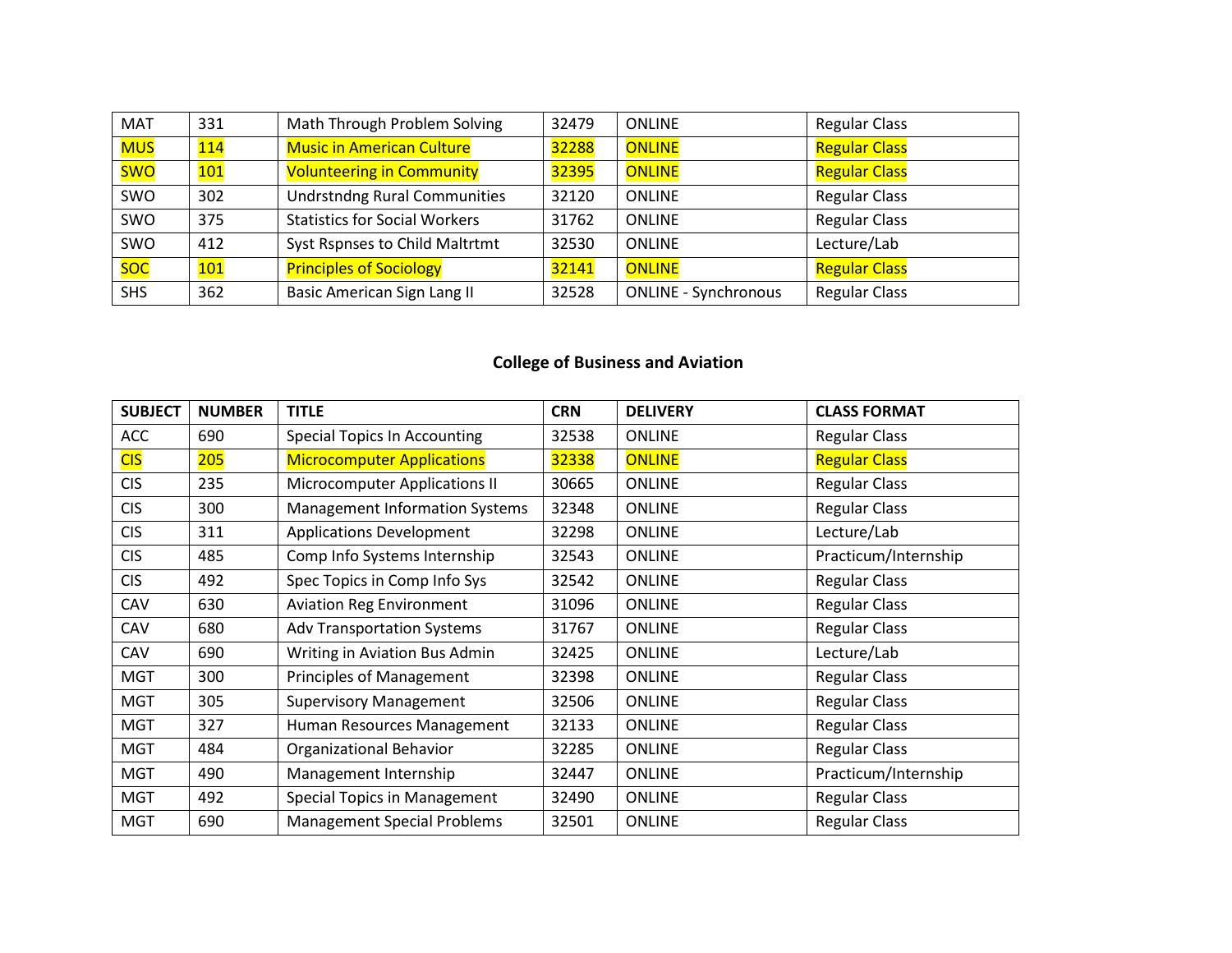| <b>MGT</b> | 695 | <b>Strategic Project Management</b> | 32556 | <b>ONLINE</b> | <b>Regular Class</b> |
|------------|-----|-------------------------------------|-------|---------------|----------------------|
| <b>MKT</b> | 300 | <b>Marketing Principles</b>         | 32399 | <b>ONLINE</b> | <b>Regular Class</b> |
| <b>MKT</b> | 321 | <b>Professional Selling</b>         | 32054 | <b>ONLINE</b> | <b>Regular Class</b> |
| <b>MKT</b> | 328 | <b>Retail Management</b>            | 32503 | <b>ONLINE</b> | <b>Regular Class</b> |
| <b>MKT</b> | 490 | Marketing Internship                | 32531 | <b>ONLINE</b> | Practicum/Internship |
| <b>MKT</b> | 690 | <b>Marketing Special Problems</b>   | 32502 | <b>ONLINE</b> | <b>Regular Class</b> |

# **College of Education and Health Sciences**

| <b>SUBJECT</b> | <b>NUMBER</b> | <b>TITLE</b>                    | <b>CRN</b> | <b>DELIVERY</b>             | <b>CLASS FORMAT</b>  |
|----------------|---------------|---------------------------------|------------|-----------------------------|----------------------|
| <b>CED</b>     | 716           | Intro to Counseling for Tchrs   | 32576      | <b>ONLINE</b>               | <b>Regular Class</b> |
| <b>CED</b>     | 770           | Sp Tpcs: Iss w Cnslng Athletes  | 32577      | <b>ONLINE - Synchronous</b> | <b>Regular Class</b> |
| <b>EPY</b>     | 601           | Psychology of Learning          | 31308      | <b>ONLINE</b>               | <b>Regular Class</b> |
| <b>HSE</b>     | 244           | First Aid and CPR               | 30229      | <b>ONLINE</b>               | <b>Regular Class</b> |
| <b>HSE</b>     | 445           | <b>Consumer Health</b>          | 32444      | <b>ONLINE</b>               | <b>Regular Class</b> |
| <b>HSE</b>     | 460           | Drug Use and Abuse              | 32497      | <b>ONLINE</b>               | <b>Regular Class</b> |
| PER            | 347           | Methods of Coaching Baseball    | 32514      | <b>ONLINE</b>               | <b>Regular Class</b> |
| <b>PER</b>     | 391           | Org/Adm of HPE&R Programs       | 32313      | <b>ONLINE</b>               | <b>Regular Class</b> |
| <b>PER</b>     | 455           | Phys Ed for Exceptional Child   | 32569      | <b>ONLINE</b>               | Lecture/Lab          |
| PER            | 492           | Spec Topics in Phys Ed & Recr   | 32571      | <b>ONLINE</b>               | Independent Study    |
| <b>PER</b>     | 571           | <b>Sports Management</b>        | 32460      | <b>ONLINE</b>               | <b>Regular Class</b> |
| <b>PER</b>     | 602           | Risk Management in Sports       | 32568      | <b>ONLINE</b>               | <b>Regular Class</b> |
| <b>PER</b>     | 617           | Org & Supv of Recreational Srv  | 32518      | <b>ONLINE</b>               | <b>Regular Class</b> |
| PER            | 670           | Facilities/Event Management     | 32492      | <b>ONLINE</b>               | <b>Regular Class</b> |
| <b>PER</b>     | 680           | Adv Tests & Meas in Phy Educ    | 32462      | <b>ONLINE</b>               | <b>Regular Class</b> |
| <b>PER</b>     | 684           | Meth in Curr & Prog of Phy Ed   | 32565      | <b>ONLINE</b>               | <b>Regular Class</b> |
| AED            | 704           | <b>Resource Management</b>      | 32517      | <b>ONLINE</b>               | <b>Regular Class</b> |
| <b>AED</b>     | 739           | Seminar in Educ Administration  | 32578      | <b>ONLINE</b>               | Seminar              |
| <b>EDL</b>     | 628           | <b>Leadership Practices III</b> | 32489      | <b>ONLINE</b>               | <b>Regular Class</b> |
| <b>EDL</b>     | 728           | <b>Ed Ldrship Practices III</b> | 32477      | <b>ONLINE</b>               | <b>Regular Class</b> |